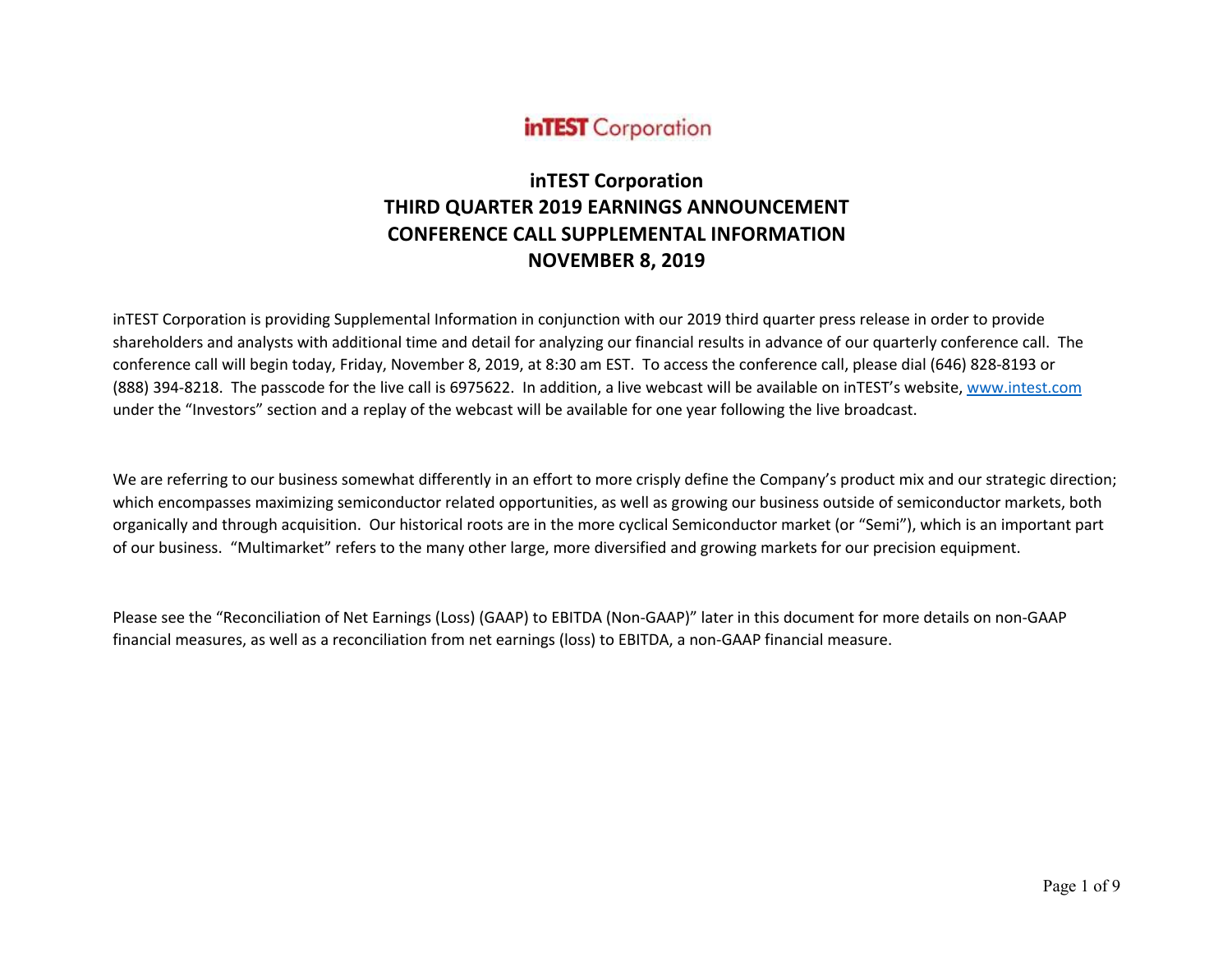# *Summary of Business and Financial Highlights*

Today we reported the following results for the third quarter of 2019:

- Bookings were \$13.9 million, down 13% from \$15.9 million reported for Q2 2019, and down 31% from \$20.0 million reported for Q3 2018. Multimarket bookings were 52% of total bookings for Q3 2019, compared to 46% in Q2 2019 and 47% in Q3 2018.
- Net revenues were \$14.6 million, up 2% from \$14.4 million reported for Q2 2019, and down 27% from \$20.2 million reported for Q3 2018. Multimarket net revenues were 51% of total net revenues for Q3 2019, compared to 47% in Q2 2019 and 43% in Q3 2018.
- Gross margin was \$7.2 million or 49%, up from \$6.7 million or 47% reported for Q2 2019, and down from \$10.1 million or 50% reported for Q3 2018.
- Operating income was \$806,000, up from operating loss of (\$294,000) reported for Q2 2019 and up from operating income of \$219,000 reported for Q3 2018.
- Net earnings were \$647,000 or \$0.06 per diluted share, up from net loss of (\$187,000) or (\$0.02) per diluted share reported for Q2 2019, and up from net loss of (\$566,000) or (\$0.05) per diluted share reported for Q3 2018.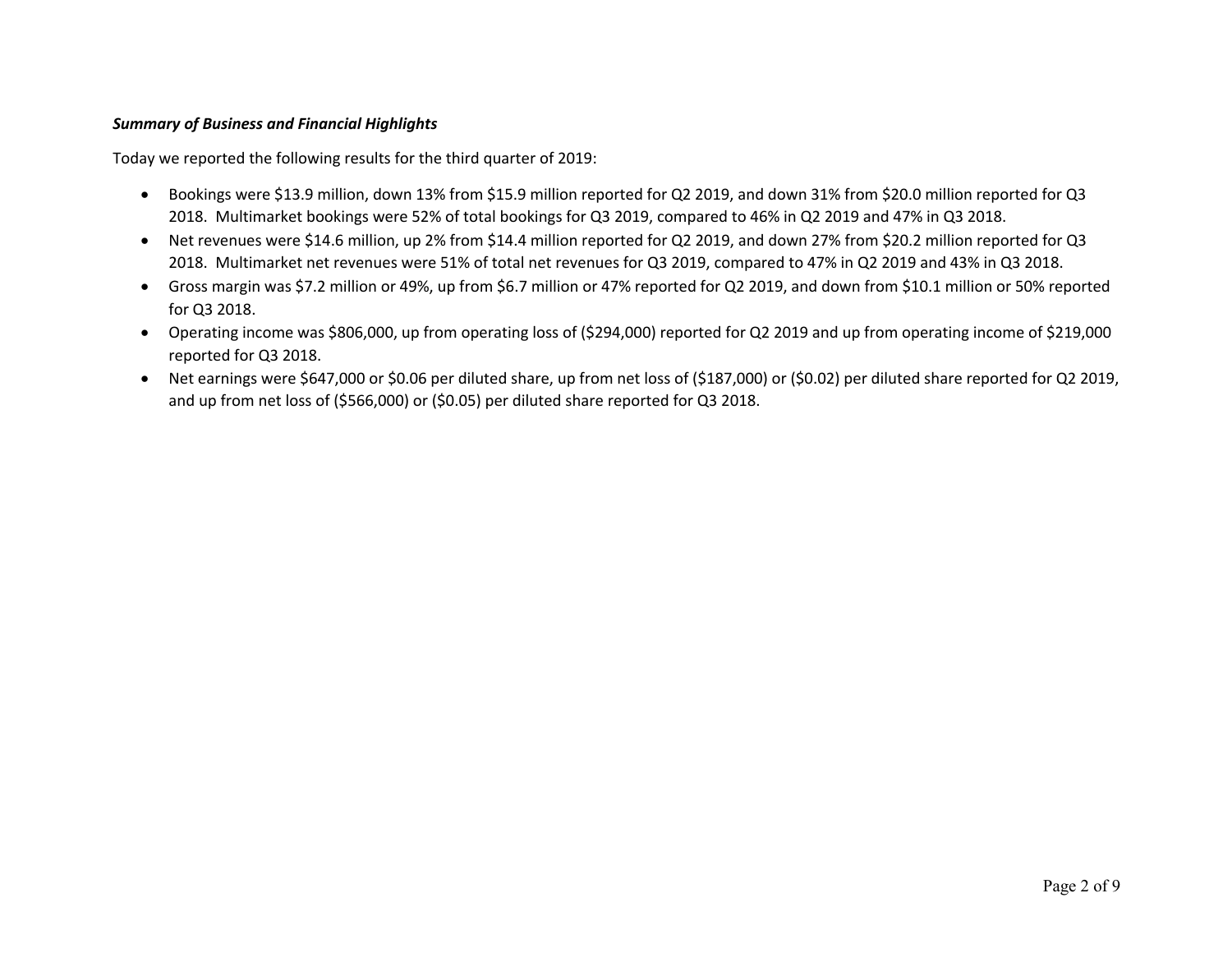### *Summary of Bookings and Net Revenues*

Bookings by end market served in dollars and as a percentage of total bookings and net revenues by end market served in dollars and as a percentage of total net revenues for the periods presented:

| (5 in 000s)            | <b>Three Months Ended</b> |           |                 |  |           |             |  |           |                     |  |           |                          |                     |                  |
|------------------------|---------------------------|-----------|-----------------|--|-----------|-------------|--|-----------|---------------------|--|-----------|--------------------------|---------------------|------------------|
|                        |                           |           |                 |  |           | Change      |  |           |                     |  |           |                          | Change              |                  |
|                        |                           | 9/30/2019 |                 |  | 6/30/2019 |             |  | \$        | <u>%</u>            |  | 9/30/2018 |                          | \$                  | $\frac{9}{6}$    |
| <b>Bookings</b>        |                           |           |                 |  |           |             |  |           |                     |  |           |                          |                     |                  |
| Industrial             | \$.                       | 4,978     | $35.9\%$ \$     |  | 4,623     | $29.0\%$ \$ |  | 355       | 7.7% \$             |  | 5,365     | 26.9% \$                 | (387)               | -7.2%            |
| Electronic Test        |                           | 2,277     | 16.5%           |  | 2,669     | 16.8%       |  | (392)     | $-14.7\%$           |  | 4,023     | 20.1%                    | (1,746)             | -43.4%           |
| Multimarket (Non-Semi) | S.                        | 7,255     | $52.4\%$ \$     |  | 7,292     | 45.8%\$     |  | (37)      | $-0.5\%$ \$         |  | 9,388     | 47.0%                    | $$ (2,133) -22.7\%$ |                  |
| Semi Market            |                           | 6,602     | 47.6%           |  | 8,629     | 54.2%       |  | (2,027)   | $-23.5%$            |  | 10,606    | 53.0%                    | (4,004)             | $-37.8%$         |
|                        |                           | \$13,857  | 100.0% \$15,921 |  |           | 100.0%      |  | \$(2,064) | $-13.0\%$ \$ 19,994 |  |           | 100.0% \$ (6,137) -30.7% |                     |                  |
| <b>Net Revenues</b>    |                           |           |                 |  |           |             |  |           |                     |  |           |                          |                     |                  |
| Industrial             |                           | \$5,758   | $39.3\%$ \$     |  | 4,279     | $29.8\%$ \$ |  | 1,479     | 34.6% \$            |  | 5,576     | 27.7% \$                 | 182                 | 3.3%             |
| Electronic Test        |                           | 1,748     | 12.0%           |  | 2,432     | 17.0%       |  | (684)     | $-28.1%$            |  | 3,169     | 15.7%                    | (1,421)             | -44.8%           |
| Multimarket (Non-Semi) | S.                        | 7,506     | $51.3\%$ \$     |  | 6,711     | $46.8\%$ \$ |  | 795       | $11.8\%$ \$         |  | 8,745     | 43.4%                    | \$ (1,239)          | -14.2%           |
| Semi Market            |                           | 7,126     | 48.7%           |  | 7,641     | 53.2%       |  | (515)     | $-6.7%$             |  | 11,415    | 56.6%                    |                     | $(4,289) -37.6%$ |
|                        |                           | \$14,632  | 100.0% \$14,352 |  |           | 100.0%\$    |  | 280       | 2.0%                |  | \$20,160  | 100.0%                   | \$ (5,528)          | $-27.4%$         |

Third quarter Multimarket bookings were \$7.3 million, or 52% of total bookings, compared with \$7.3 million, or 46% of total bookings in the 2019 second quarter.

Third quarter Multimarket net revenues were \$7.5 million, or 51% of total net revenues, compared with \$6.7 million, or 47% of total net revenues in the 2019 second quarter.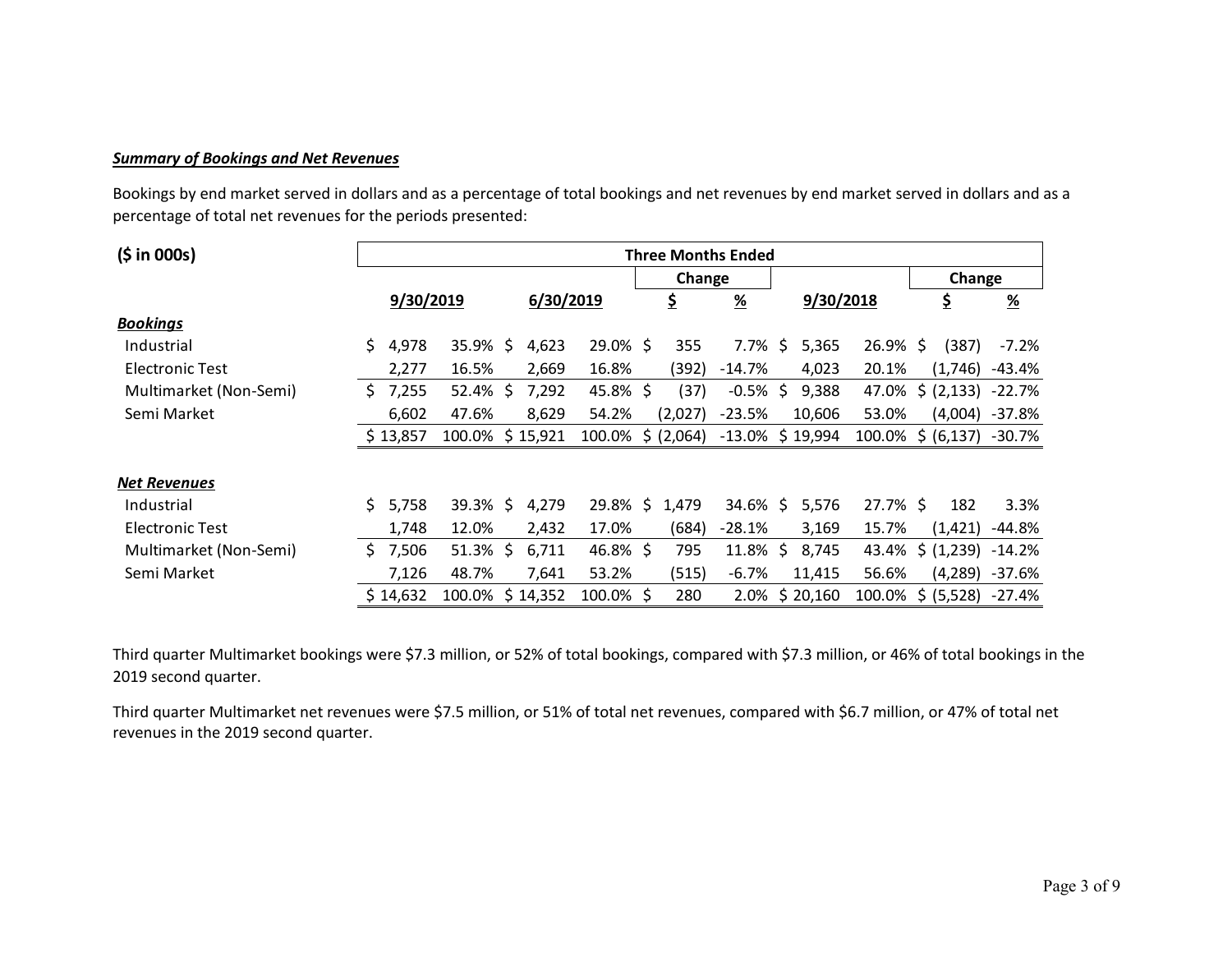# *Summary of Component Material Costs, Cost of Revenues and Gross Margin*

Component material costs, cost of revenues and gross margin by segment in dollars and as a percentage of total net revenues in the periods presented:

| Gross Margin (\$ in 000s) | <b>Three Months Ended</b> |           |                              |                   |  |       |       |  |  |  |
|---------------------------|---------------------------|-----------|------------------------------|-------------------|--|-------|-------|--|--|--|
|                           | 9/30/2019                 | 9/30/2018 |                              |                   |  |       |       |  |  |  |
| <b>Thermal</b>            |                           |           |                              |                   |  |       |       |  |  |  |
| Component material costs  | \$3.335                   |           | $31.4\%$ \$ 3,259 31.0% \$   |                   |  | 5.010 | 34.3% |  |  |  |
| Cost of revenues          | \$5,542                   |           | 52.2% \$5,607 53.3% \$7,561  |                   |  |       | 51.7% |  |  |  |
| Gross margin              | \$5,080                   |           | 47.8% \$4,912                | 46.7% \$          |  | 7,055 | 48.3% |  |  |  |
| <b>EMS</b>                |                           |           |                              |                   |  |       |       |  |  |  |
| Component material costs  | \$1,260                   |           | 31.4% \$1,382                | 36.0% \$ 1,838    |  |       | 33.2% |  |  |  |
| Cost of revenues          | \$1.885                   |           | 47.0% \$2,026 52.9% \$       |                   |  | 2,506 | 45.2% |  |  |  |
| Gross margin              | \$2,125                   |           | 53.0% \$1,807                | 47.1% \$          |  | 3,037 | 54.8% |  |  |  |
| <b>Consolidated</b>       |                           |           |                              |                   |  |       |       |  |  |  |
| Component material costs  | \$4.595                   |           | 31.4% \$4,641                | $32.3\%$ \$ 6,848 |  |       | 34.0% |  |  |  |
| Cost of revenues          | \$7,427                   |           | 50.8% \$7,633 53.2% \$10,068 |                   |  |       | 49.9% |  |  |  |
| Gross margin              | \$7.205                   |           | 49.2% \$ 6,719               | 46.8% \$10,092    |  |       | 50.1% |  |  |  |

Third quarter gross margin was \$7.2 million, or 49%, as compared with \$6.7 million, or 47%, in the 2019 second quarter. The improvement in the gross margin was the result of a decrease in our fixed manufacturing costs as a percentage of net revenues as well as a reduction in our component material costs as a percentage of our net revenues. Consolidated component material costs decreased from 32.3% in Q2 2019 to 31.4% in Q3 2019, reflecting lower component material costs in our EMS segment.

The decrease in the component material costs in our EMS segment, which declined from 36.0% in the 2019 second quarter to 31.4% in the 2019 third quarter, was due to a more favorable product and customer mix in the third quarter as compared to the second quarter. This decline was partially offset by a slight increase in the component material costs of our Thermal segment, which saw its component material costs grow from 31.0% in the second quarter to 31.4% in the third quarter, reflecting a less favorable product and customer mix.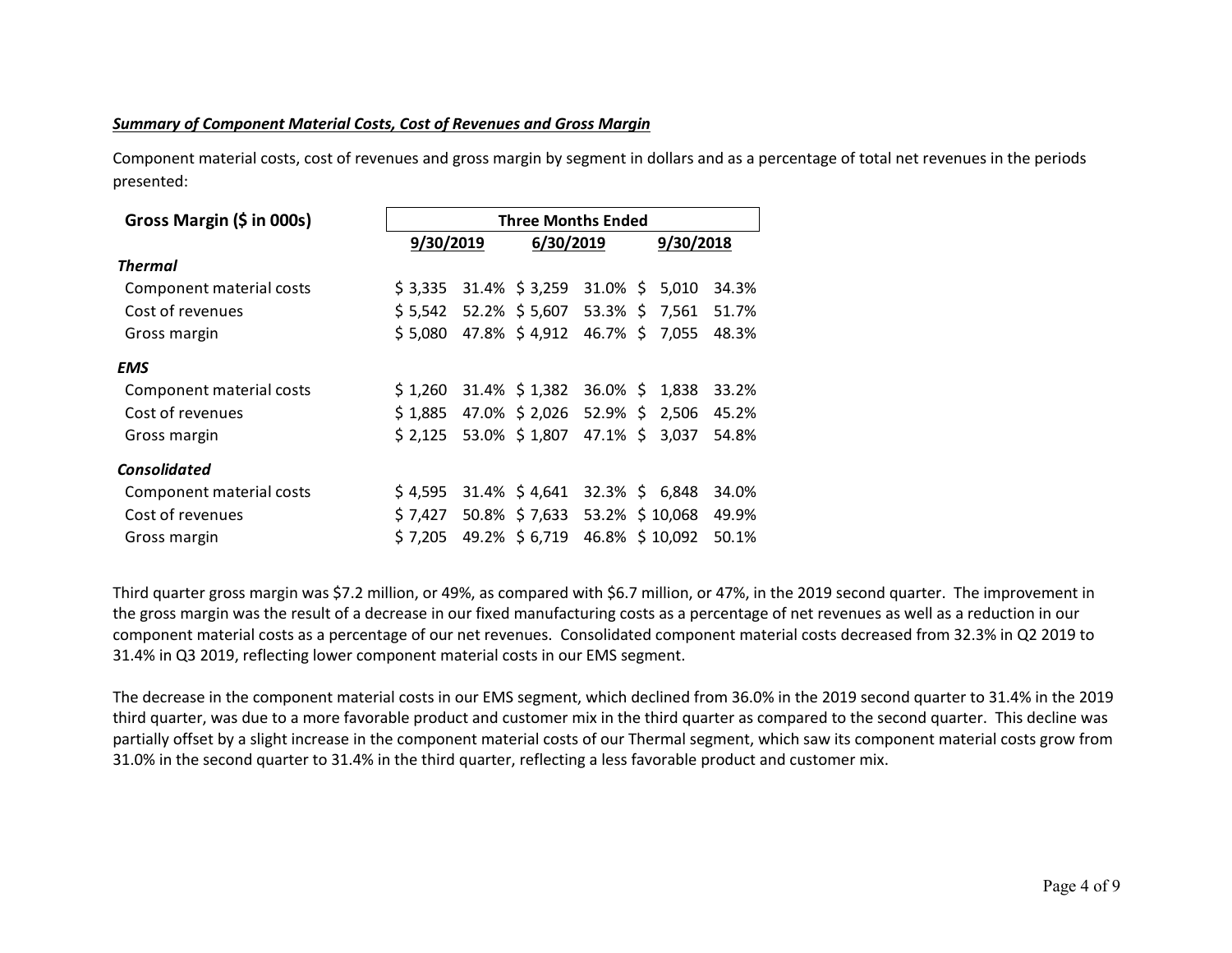Fixed manufacturing costs declined \$125,000, or 5% sequentially, to \$2.4 million in Q3 2019, and were more favorably absorbed in the third quarter due to the higher net revenues. As a result, these costs represented 16.1% of our net revenues in the third quarter as compared to 17.3% in the 2019 second quarter. The reduction in the dollar amount of our fixed manufacturing costs was driven by reduced salary and benefits in our Thermal segment as well as improved machine shop utilization in our EMS segment.

### *Summary of Results of Operations*

Results of operations in dollars and as a percentage of total net revenues in the periods presented:

| (\$ in 000s, except per share data) | <b>Three Months Ended</b> |            |                          |             |  |        |               |              |             |                |               |
|-------------------------------------|---------------------------|------------|--------------------------|-------------|--|--------|---------------|--------------|-------------|----------------|---------------|
|                                     |                           |            |                          |             |  | Change |               |              |             | Change         |               |
|                                     | 9/30/2019                 |            |                          | 6/30/2019   |  | \$     | $\frac{9}{6}$ | 9/30/2018    |             | \$             | $\frac{9}{6}$ |
| Net revenues                        | \$<br>14,632              | 100.0%     | \$14,352                 | 100.0% \$   |  | 280    | 2.0%          | \$20,160     | 100.0%      | \$<br>(5,528)  | $-27.4%$      |
| Cost of revenues                    | 7,427                     | 50.8%      | 7,633                    | 53.2%       |  | (206)  | $-2.7%$       | 10,068       | 49.9%       | (2,641)        | $-26.2%$      |
| Gross margin                        | 7,205                     | 49.2%      | 6,719                    | 46.8%       |  | 486    | 7.2%          | 10,092       | 50.1%       | (2,887)        | $-28.6%$      |
| Selling expense                     | 2,044                     | 14.0%      | 2,087                    | 14.5%       |  | (43)   | $-2.1%$       | 2,291        | 11.4%       | (247)          | $-10.8%$      |
| R&D expense                         | 1,261                     | 8.6%       | 1,208                    | 8.4%        |  | 53     | 4.4%          | 1,207        | 6.0%        | 54             | 4.5%          |
| G&A expense                         | 3,094                     | 21.1%      | 3,718                    | 25.9%       |  | (624)  | $-16.8%$      | 3,318        | 16.5%       | (224)          | $-6.8%$       |
| Adjust to CCL                       |                           | $0.0\%$    | $\overline{\phantom{a}}$ | 0.0%        |  |        |               | 3,057        | 15.2%       | (3,057)        | $-100.0\%$    |
| Operating expenses                  | 6,399                     | 43.7%      | 7,013                    | 48.8%       |  | (614)  | $-8.8%$       | 9,873        | 49.1%       | (3, 474)       | $-35.2%$      |
| Operating income (loss)             | 806                       | 5.5%       | (294)                    | $-2.0%$     |  | 1,100  | $-374.1%$     | 219          | 1.0%        | 587            | 268.0%        |
| Other income (expense)              | (12)                      | $-0.1%$    | (6)                      | $-0.1%$     |  | (6)    | 100.0%        | (57)         | $-0.3%$     | 45             | 78.9%         |
| Pre-tax income (loss)               | 794                       | 5.4%       | (300)                    | $-2.1%$     |  | 1,094  | -364.7%       | 162          | 0.8%        | 632            | 390.1%        |
| Income tax expense (benefit)        | 147                       | 1.0%       | (113)                    | $-0.8%$     |  | 260    | 230.1%        | 728          | 3.6%        | (581)          | $-79.8%$      |
| Net income (loss)                   | \$<br>647                 | 4.4% \$    | (187)                    | $-1.3\%$ \$ |  | 834    | 446.0%\$      | (566)        | $-2.8\%$ \$ | 1,213          | 214.3%        |
| <b>Diluted EPS</b>                  | \$<br>0.06                |            | \$.<br>(0.02)            |             |  |        |               | Ś.<br>(0.05) |             |                |               |
| Weighted Avg Shares - diluted       | 10,430                    |            | 10,411                   |             |  |        |               | 10,356       |             |                |               |
| <b>Adjusted EBITDA</b>              | \$<br>1,276               | $8.7\%$ \$ | 199                      | $1.4\%$ \$  |  | 1,077  | 541.2%\$      | 3,750        | 18.6%       | \$<br>(2, 474) | $-66.0%$      |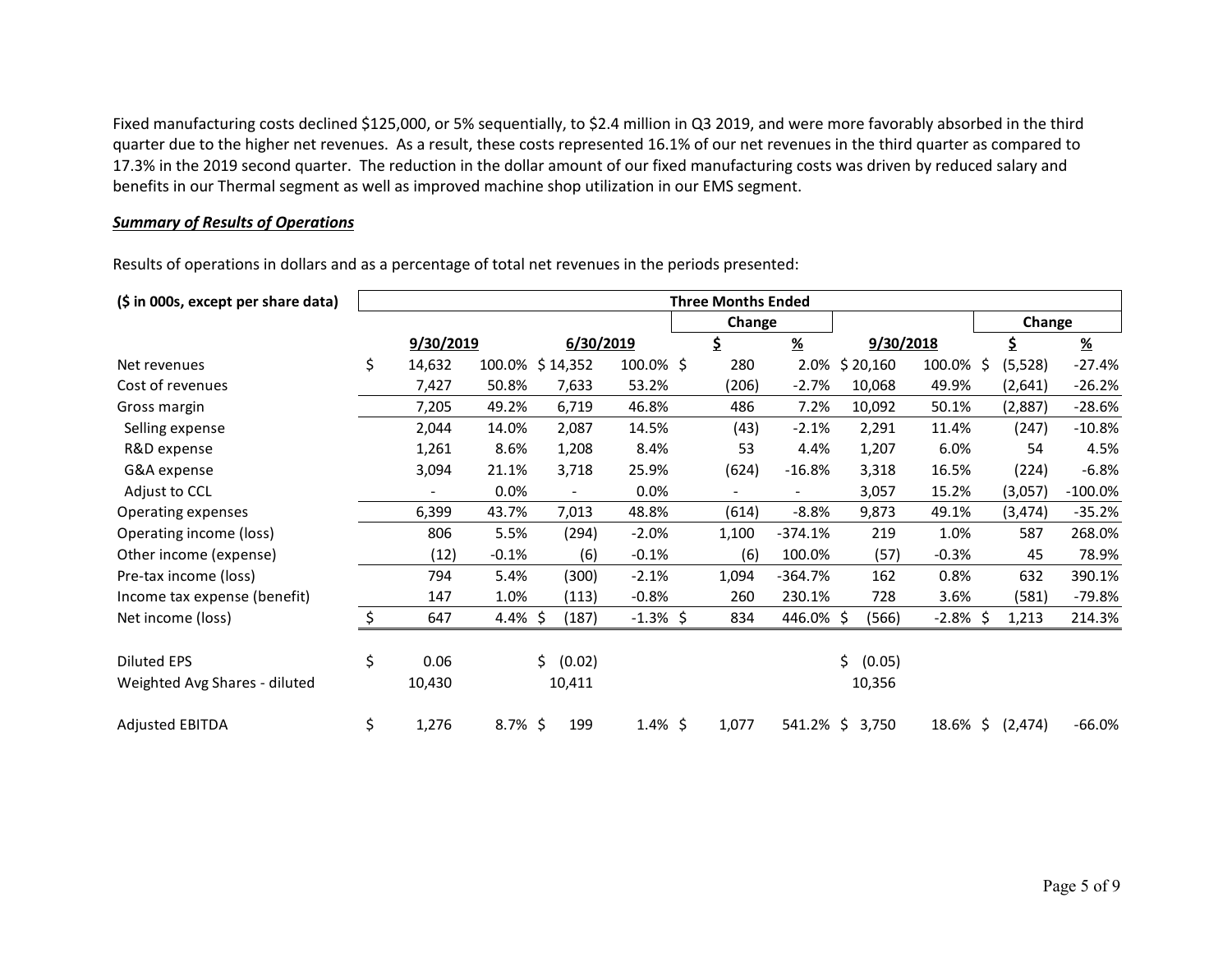Selling expense declined from \$2.1 million for the 2019 second quarter to \$2.0 million for the 2019 third quarter, a decrease of \$43,000 or 2%. The reduction in selling expense was primarily driven by reduced commission expense, as well as reductions in advertising and warranty expenses. These reductions were partially offset by increased sales travel costs.

Engineering and product development expense increased from \$1.2 million for the 2019 second quarter to \$1.3 million in the 2019 third quarter, an increase of \$53,000 or 4% sequentially. The increase was driven by higher levels of legal costs related to our intellectual property, increased spending on product development consultants and development materials.

General and administrative expense declined from \$3.7 million for the 2019 second quarter to \$3.1 million for the 2019 third quarter, a decrease of \$624,000 or 17%. Non-recurring items in second quarter G&A expense included \$351,000 of acquisition-related expense from the transaction that did not close in the second quarter and \$223,000 of expense related to consolidation of Ambrell's European facilities.

When adjusted to remove these non-recurring costs, our 2019 third quarter G&A expense would have declined \$50,000 or 2.0% sequentially, and the decrease was primarily related to reduced levels of profit-related bonuses. We expect the consolidation of Ambrell's European facilities will reduce future operating expenses by \$345,000 annually. On an after-tax basis, these non-recurring costs represented \$358,000 or \$0.03 per diluted share in Q2 2019.

Other expense was \$12,000 in the 2019 third quarter as compared to \$6,000 in the 2019 second quarter.

We accrued income tax expense of \$147,000 for the 2019 third quarter, compared to an income tax benefit of (\$113,000) recorded in the 2019 second quarter. Our effective tax rate was 19% in Q3, compared to 38% in the second quarter. Our unusually high effective tax rate in the second quarter was the result of adjustments made to reduce our year-to-date effective tax rate to 18%. We currently expect our 2019 annual effective tax rate to be between 17% and 18%.

For the quarter ended September 30, 2019, we had net earnings of \$647,000 or \$0.06 per diluted share, compared to a net loss of (\$187,000) or (\$0.02) per diluted share for the 2019 second quarter.

Diluted weighted average shares outstanding were 10,429,536 at September 30, 2019. We issued 16,900 shares of restricted stock during the third quarter and repurchased 39,158 shares in our buyback, which began on September 18, 2019.

Depreciation expense was \$170,000 for the 2019 third quarter, while acquired intangible amortization was \$312,000, both relatively unchanged from the 2019 second quarter. Restricted stock compensation expense was \$242,000 for the 2019 third quarter.

EBITDA increased from \$199,000 for the 2019 second quarter to \$1.3 million reported for the 2019 third quarter.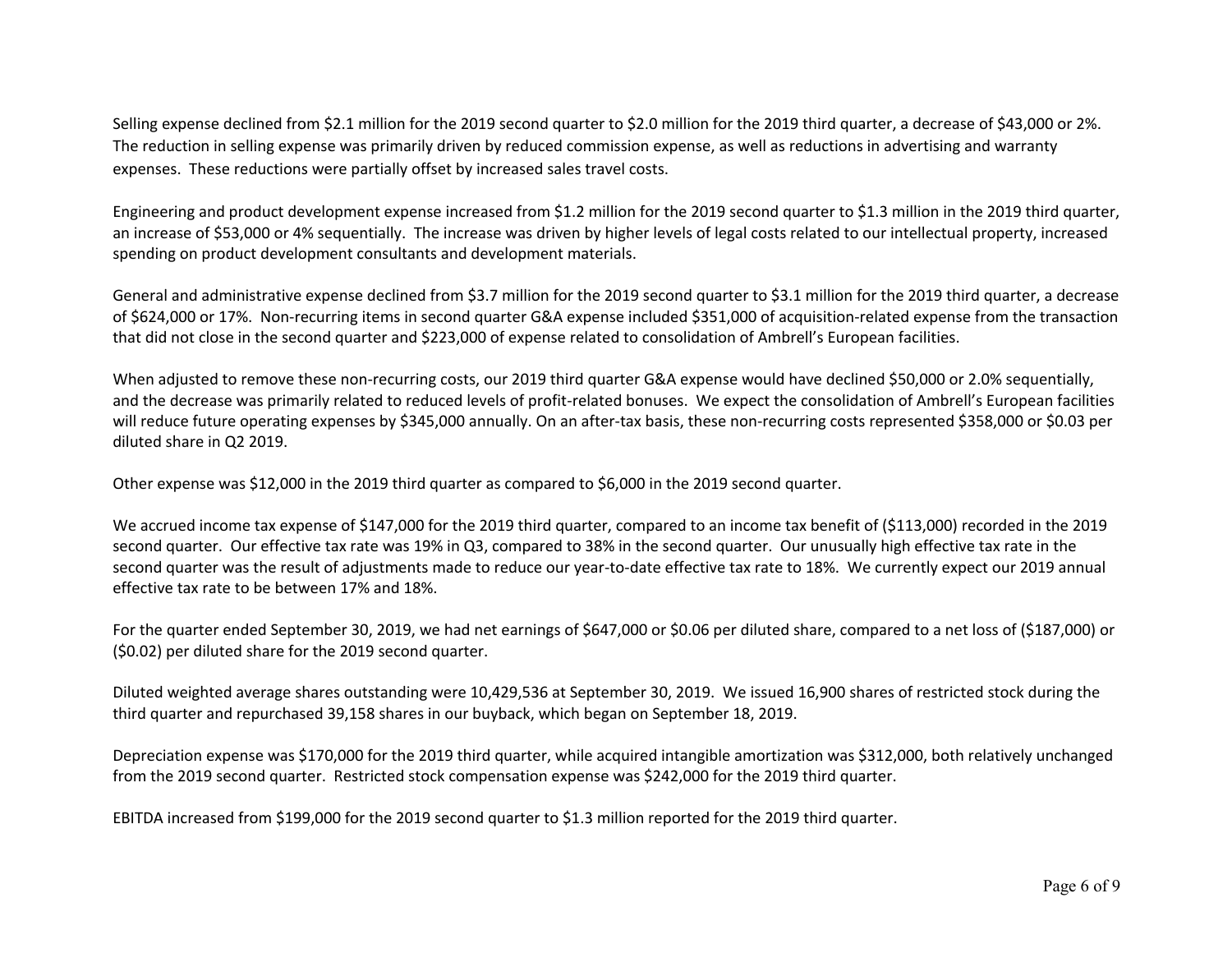### *Balance Sheet and Cash Flow Highlights*

Cash and cash equivalents at the end of the 2019 third quarter were \$8.0 million, up \$431,000 from June 30, 2019. During the quarter we spent \$179,000 on the repurchase of our common stock and today cash stands at \$7.0 million.

We currently expect cash and cash equivalents to grow sequentially through year-end, excluding the impact of any potential acquisition-related and/or stock buyback activities.

Accounts receivable was flat at \$9.2 million, or 58 DSO, at September 30, 2019.

Inventories increased \$538,000 to \$7.7 million at September 30, 2019, which corresponded to 150 days of inventory, which is at the high end of our normal range.

Capital expenditures during the 2019 third quarter were \$115,000, down from \$157,000 in the 2019 second quarter.

Backlog at the end of September was \$8.0 million, down from \$8.8 million at June 30, 2019.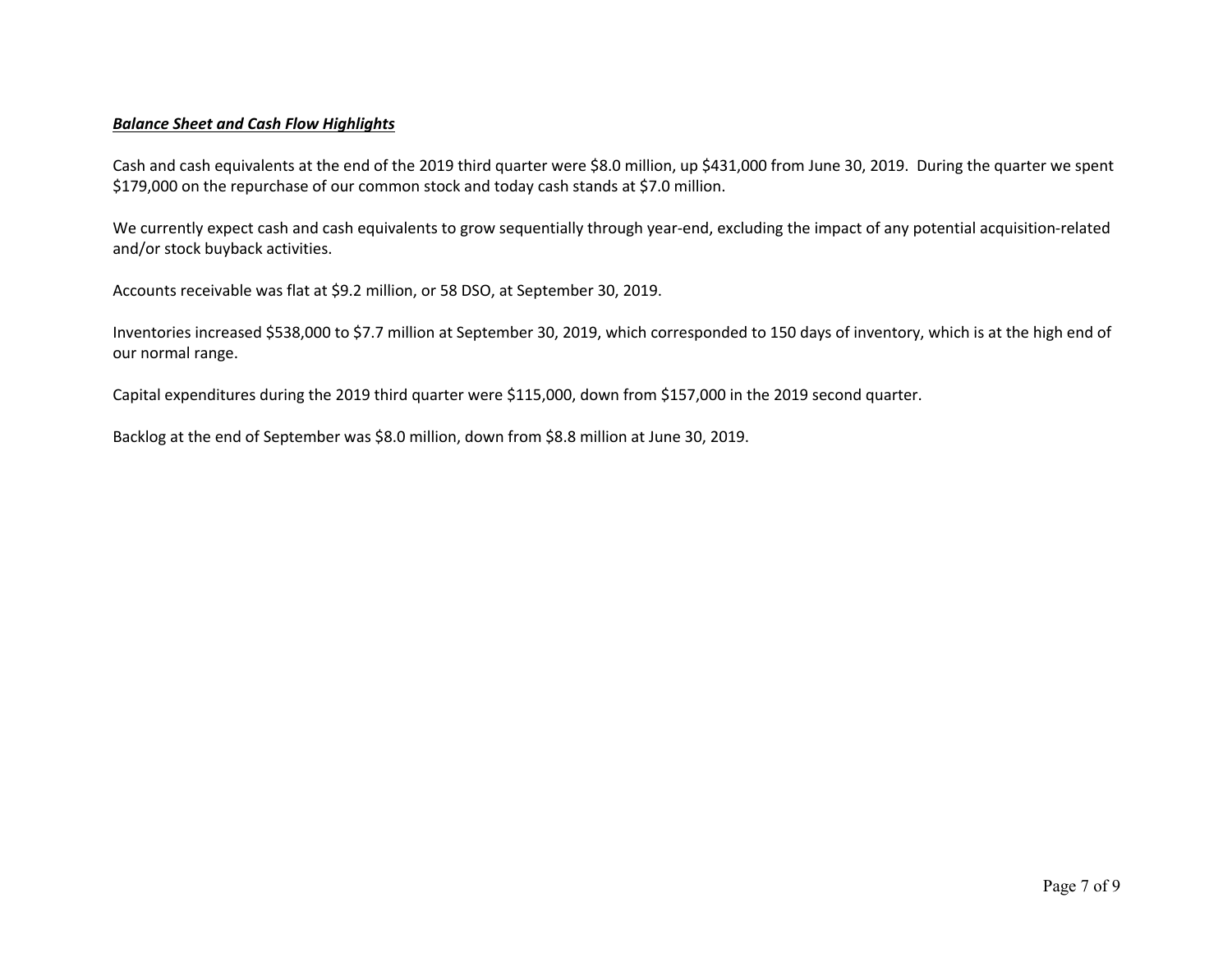# *Reconciliation of Net Earnings (Loss) (GAAP) to Adjusted EBITDA (Non-GAAP)*

| (5 in 000s)                                   | <b>Three Months Ended</b> |           |    |           |    |           |  |  |
|-----------------------------------------------|---------------------------|-----------|----|-----------|----|-----------|--|--|
|                                               |                           | 9/30/2019 |    | 6/30/2019 |    | 9/30/2018 |  |  |
| Net earnings (loss) (GAAP)                    | \$                        | 647       | \$ | (187)     | \$ | (566)     |  |  |
| Acquired intangible amortization              |                           | 312       |    | 315       |    | 323       |  |  |
| Interest expense                              |                           |           |    |           |    | 1         |  |  |
| Income tax expense (benefit)                  |                           | 147       |    | (113)     |    | 728       |  |  |
| Depreciation                                  |                           | 170       |    | 184       |    | 207       |  |  |
| EBITDA (Non-GAAP)                             |                           | 1,276     |    | 199       |    | 693       |  |  |
| Contingent consideration liability adjustment |                           |           |    |           |    | 3,057     |  |  |
| Adjusted EBITDA (Non-GAAP)                    |                           | 1,276     | S  | 199       | S  | 3.750     |  |  |

#### **Non-GAAP Results**

In addition to disclosing results that are determined in accordance with GAAP, we also disclose adjusted EBITDA, which is a non-GAAP financial measure. Adjusted EBITDA is derived by adding acquired intangible amortization, interest expense, income tax expense, depreciation and the contingent consideration liability adjustment to net earnings (loss). This non-GAAP financial measure is provided as a complement to the results provided in accordance with GAAP. Adjusted EBITDA is a non-GAAP financial measure presented to provide investors with meaningful, supplemental information regarding our baseline performance before acquired intangible amortization charges, interest expense, income tax expense (benefit), depreciation and the contingent consideration liability adjustment as these expenses or income items may not be indicative of our current core business or future outlook. This non-GAAP financial measure is used by management to make operational decisions, to forecast future operational results, and for comparison with our business plan, historical operating results and the operating results of our peers. A reconciliation from net earnings (loss) to adjusted EBITDA, is contained in the table above. The presentation of a non-GAAP financial measure is not meant to be considered in isolation, as a substitute for, or superior to, financial measures or information provided in accordance with GAAP.